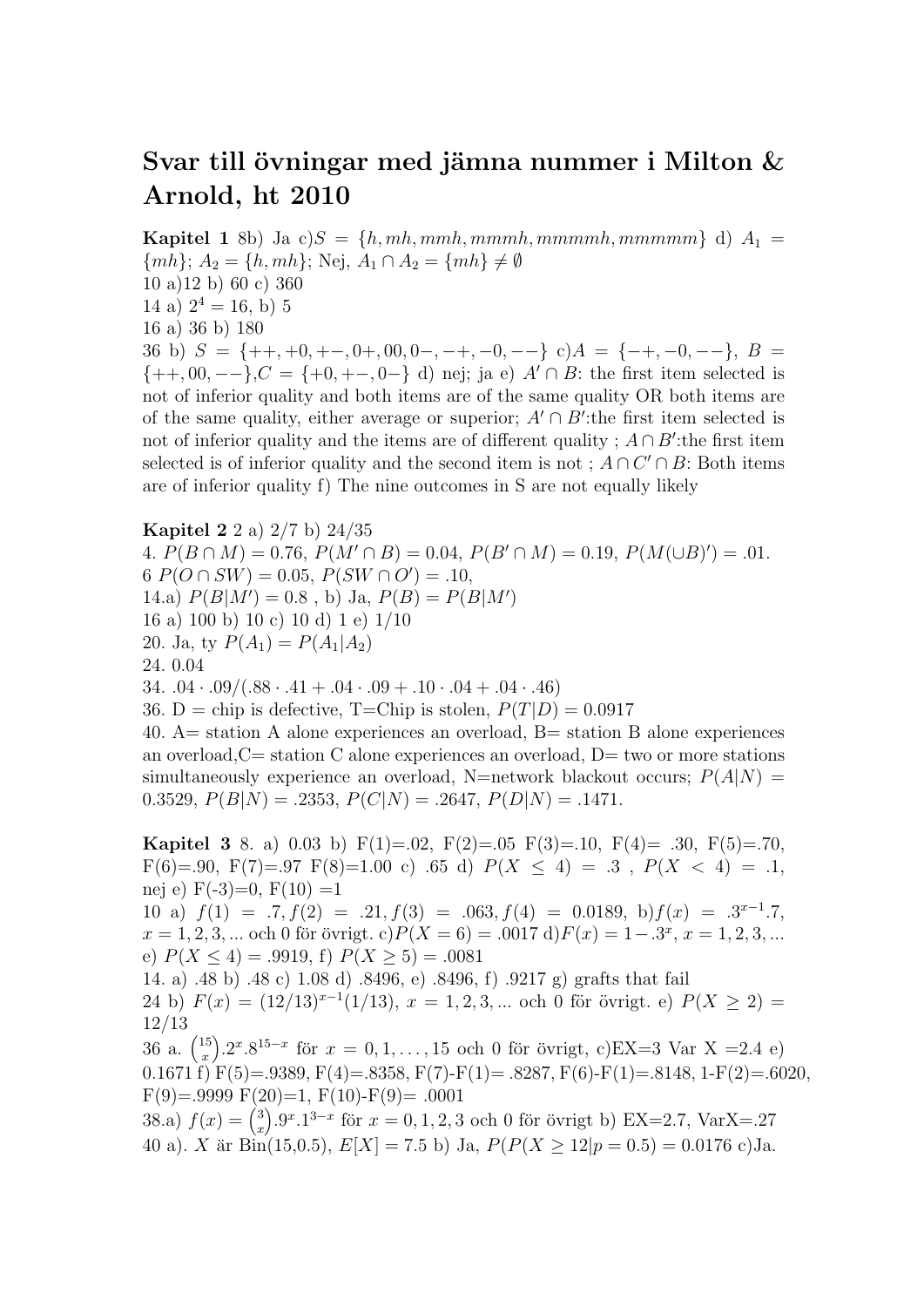42. X är Bin(20,.1) a) F(0)= .1216 b) 1-F(0)= .8784 c) ja,  $P(X > 4) = .0432$ 58  $f(x) = \frac{\binom{4}{x}\binom{11}{3-x}}{\binom{15}{5}}$  $\frac{f(3-x)}{15}$ ,  $x = 0, 1, 2, 3$  b)  $E[X] = 0.8$ ,  $Var(X) = 0.5029$  c) 0.8462 62. X är Poi(2),  $P(X \le 4) = .947$ .  $Y =$  antal emissioner på 3 månader.  $E[Y] = 6$ . Ja,  $P(Y > 12) = .02$ . 64. X= antal destr jordbävningar per år är Poi(1), Y= antal destr jordbävningar per 6-månaders period är Poi $(.5)$ ,  $P(Y \ge 1) = .393$ ; Ja,  $P(Y \ge 3) = .014$ 

68.  $k = 1$ 

70. Poi(1);  $\mu = \lambda = 1$ ; Ja,  $P(X > 5) = .004$ 

Kapitel 4 4 b) 0.415. 6 a)  $f(\theta)=1/2\pi$ ,  $0 < \theta < 2\pi$ 10.  $F(x) = 0, x \le a, F(x) = (x - a)/(b - a), a < x < b, F(x) = 1, x \ge b,$ 16.  $E[X] = 36.\frac{6}{7}, E[X^2] = 135.25$ ,  $\sigma^2 = 51.67, \sigma = 7.188$ 18.  $E[X] = (a + b)/2$ ,  $E[X^2] = (b^2 + ba + a^2)/3$ ,  $VarX = (b - a)^2/12$ 34. Exp(1/2);  $f(x) = 2 \exp\{-2x\}, x > 0$ ;  $P(X > 3) = 1 - (1 - \exp\{-2 \cdot 3\})$ ;  $\beta = 1/2$  månad 36. Exp(1/3);  $P(X \ge 1/2) \approx .2231$ 42. a) .9544 b).9599 c)100.6 mg/100 ml  $P(X \le 1875) = \frac{0.001 \text{ m/s}}{2}$  b)  $P(X > 1878) = \frac{0.000 \text{ m}}{2}$  $52. \text{ Y } \mathcal{N}(6,2.049) \text{ a. Approx: } .1112, \text{ exakt: } .1071 \text{ b. Approx: } .5512, \text{ exakt: } .5725 \text{ c.}$ Approx: .8888, exakt:.8929 d. Approx: .1215, exakt: 1304 54 a. Ja. b. 54 c.  $\approx$  .0262 d.  $\approx$  .8133 70 a)  $E[X] = 1.8856, E[Y] = 4.8856, b) f_Y(y) = (y - 3)/4, 3 \le y \le 3 + \sqrt{8}$  $\mathcal{L} = \frac{1}{2}$ <br>  $\mathcal{L} = \frac{1}{2}$ <br>  $\mathcal{L} = \frac{1}{2}$ <br>  $\mathcal{L} = \frac{1}{2}$ <br>  $\mathcal{L} = \frac{1}{2}$ 

**Kapitel 5** 4 b)  $f_X(x) = 2x/(n(n + 1)), x = 1, 2, ..., n; f_Y(y) = 2(n - y + y)$  $1/(n(n+1)), y = 1, 2, \ldots, n$  c) De är ber. Visa att  $f_{XY}(x, y) \neq f_X(x) f_Y(y)$  för tex  $x = y = 1$ . d)  $P(X \le 3, Y \le 2) = 1/3$ ,  $P(X \le 3) = 12/30$ ,  $P(Y \le 2) = 18/30$ . 8 a) c=1/6640 b)  $\approx$  .3735 c)  $f_X(x) = (8x+6)/6640, 0 \le x \le 40, f_Y(y) =$  $(80y + 3240)/6640, 0 \le y \le 2 d$   $\approx .506 e$   $\approx .741 f$  nej

10 a)  $f_X(x) = x^3/4$ ,  $0 \le x \le 2$ ,  $f_Y(y) = y^3/4$ ,  $0 \le y \le 2$  b) Ja c) 1/16 d) 1/16, ty  $X$  och  $Y$  oberoende.

14.c=8

16 a) nej b)  $f_X(0) = 0.525, f_X(1) = 0.354, f_X(2) = 0.062, f_X(3) = 0.027, f_X(4) =$  $0.022, f_X(5) = 0.010; f_Y(0) = 0.762, f_Y(1) = 0.167, f_Y(2) = 0.053, f_Y(3) = 0.018;$  $E[X]=0.697; E[Y] = 0.327; E[XY] = 0.376; Kov(X, Y) \approx 0.148.$  Få syntaxfel o få logik fel tenderar att finnas samtidigt, och vice versa.;  $E[X+Y] = 1.024$ . Förväntat antal fel vid 1a körningen är strax över ett.

20 a) Negativ b)  $E[X] = 26.426, E[Y] = 1.008, E[XY] = 26.586, Cov(X, Y) =$ −.051

26. Om X och Y är ober så är  $Kov(X, Y) = 0$ , och resultatet följer mha uppg 25. 32.  $Var(X) = 92.028$ ,  $Var(Y) = 0.333$ ,  $\rho_{XY} = -.009$ 

40 a)  $f_{X|y}(x)=1/2$ ,  $8.5 \le x \le 10.5$ ; X och Y är oberoende. b) $f_{Y|x}(y)=2/240$ ,  $120 \le x \le 240$ ; Ja.

54 b)  $E[XY] = 4/9$  c)  $P(Y \le 1/2, y \le X \le y+1/4) = 11/96$  d)  $f_X(x) = 4x^3, 0 <$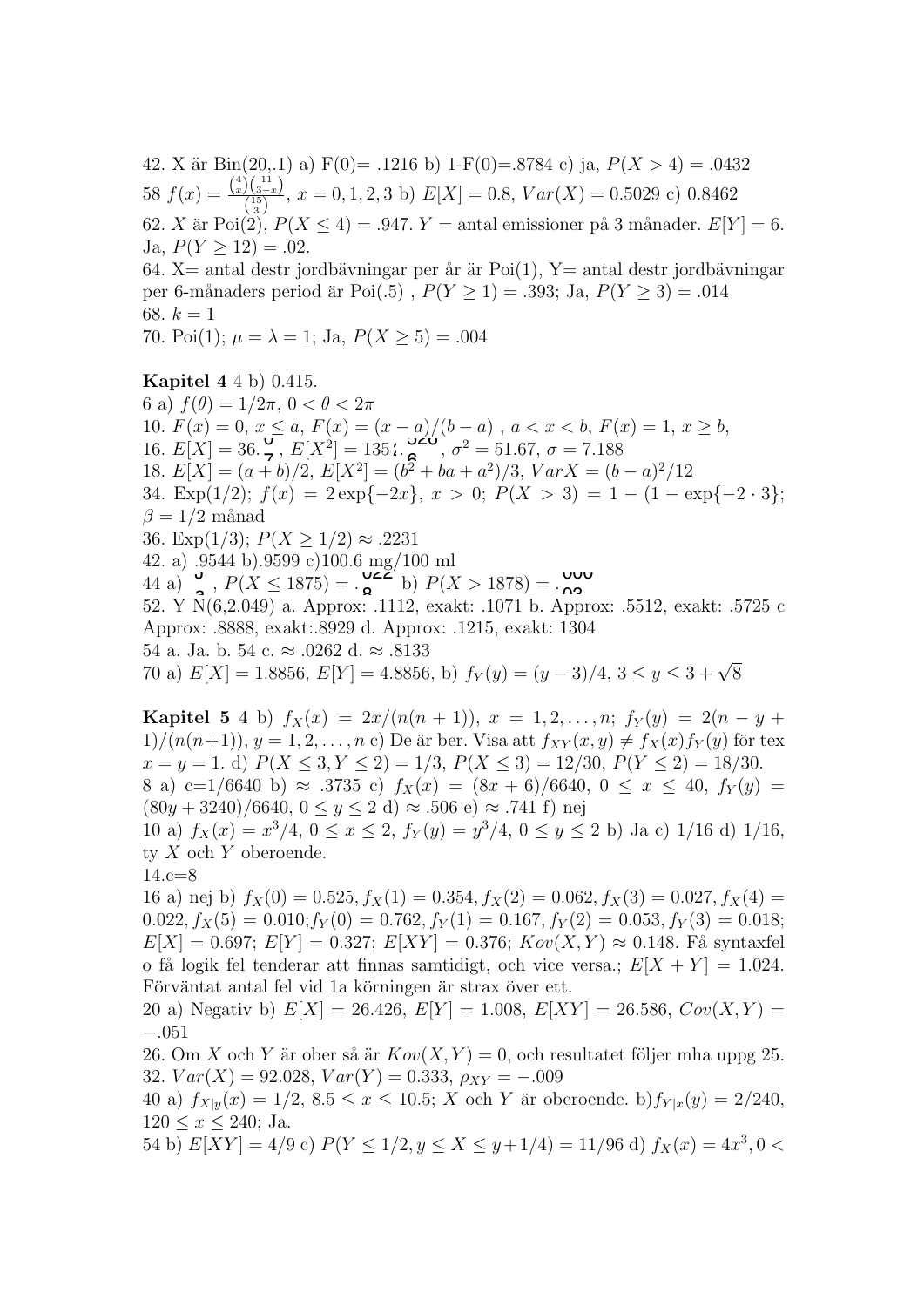$x < 1, E[X] = 4/5, E[X^2] = 2/3$ ; e)  $f_Y(y) = 4y(1 - y^2), 0 < y < 1, E[Y] = 8/15$ ,  $E[Y^2] = 1/3$  f) Nej. Visa  $f_{XY}(x, y) \neq f_X(x) f_Y(y)$ 

**Kapitel 6** 24 b.  $\bar{x} = 10.29$  timmar e. Regeln ej användbar eftersom data ej är normalfördelad. 34 a) 275.87; 30.57 c)ja

**Kapitel 7** 2.  $\overline{X}$ , eftersom  $\lambda s = \mu$ . 4 a) 19 b) 19 c)  $19/4$ 6 a)  $\hat{p} = \bar{x}/n = .1$  b)  $\approx .4305$  c)  $P(Y \le 1) = .0096$ 10 Bin(4,0.5),  $E[X] = 2$ ,  $Var(X) = 1$ 12 a) Geo(1/6) b) 6 c) 30 e)  $E[\overline{X}] = 6$ ,  $Var(\overline{X}) = 1.2$ 16  $\hat{p} = \overline{X}/n$  $18 \lambda = 1.55$  $34 \hat{\beta} = 2.995 \text{ år}$ 46 a)  $N(1,5)$  b) 0.4207 50 a)  $\mu = 2.5$ ,  $\sigma^2 = 1.25$  b) Stickprov (1,1) ger  $\bar{x} = 1$ , (1,2) ger  $\bar{x} = 1.5$  ... (4,4)  $ger 4$ ;  $f(1)=1/16$ ,  $f(1.5)=2/16$ ,  $f(2)=3/16$ ,  $f(2.5)=4/16$ ,  $f(3)=3/16$ ,  $f(3.5)=2/16$ ,  $f(4)=1/16$ c)  $E[\overline{X}] = 2.5 = \mu$ ,  $Var(\overline{X}) = 1.25/2 = \sigma^2/n$ 

56 a) 7.1 b) normal with mean  $\mu$  and variance  $\sigma^2/n = 0.69$  c) [5.2, 9.0] d) ja, 10 ligger ej i intervallet

**Kapitel 8** 2. a)  $s^2 = 20.4286$  b)  $\chi^2_{29}$  fördelning används. [13.9068, 33.4706] Med 90 % säkerhet ligger den verkliga variansen mellan 13.9068 och 33.4706 c)[3.7292, 5.7854 d)  $[0,17.66]$ , 18 vore ovanligt.

4.  $[0,0.023]$ ; ja

10 a)  $\bar{x} = 2$ ,  $s^2 = .302$  b) Mellan 1.68 med 2.32 fot med 90 % säkerhet.

22 a)  $H_0: \mu \leq .3$  rem/år,  $H_1: \mu > .3$  rem/år b) Typ I: vi drar slutsatsen om ökning, trots att ingen ökning har skett; Typ II: Vi upptäcker ingen ökning, trots att det skett en ökning.

24 Typ I: test säger att DNA ej kommer från misstänkt person trots att det gör det; alltså friar testet en skyldig person. Om testet har hög styrka så är chansen att korrekt döma en skyldig stor.

28 a)  $H_0: p \geq .2$   $H_1: p < .2$  c) X är Bin(20,.2) när  $H_0$  är sann,  $E[X] = 4$  d)  $\alpha = .0692$ e)  $\beta = 0.6083,$ styrka = .3917 f)<br> Ök<br/>a $\alpha$ genom att ändra kritisk region till  $C = \{0, 1, 2\}$ ; nej  $\alpha = .2061$ ; öka stickprovsstorleken

32 a)  $H_0: \mu \ge 0.6$  g/mi  $H_1: \mu < 0.6$  g/mi c) p-värde = 0.0228; ja, förkasta  $H_0$ eftersom chansen att det är fel är så liten som 0.0228; Typ I.

34 a)  $H_0: p \ge 0.05 H_1: p < 0.05$  c) p-värde  $\approx 0.2451$ ; nej

40 a)  $H_0: \mu = 4.6$  mg/litre,  $H_1: \mu > 4.6$  mg/litre b)  $0.025 <$  p-value $< 0.05$ ; yes c) The mean silicon concentration in the river has increased, thus, the mineral content in the soil is being depleted.

48 a) teststat = 7.738, förkasta  $H_0$  b) teststat = 287.75, förkasta  $H_0$ ; nej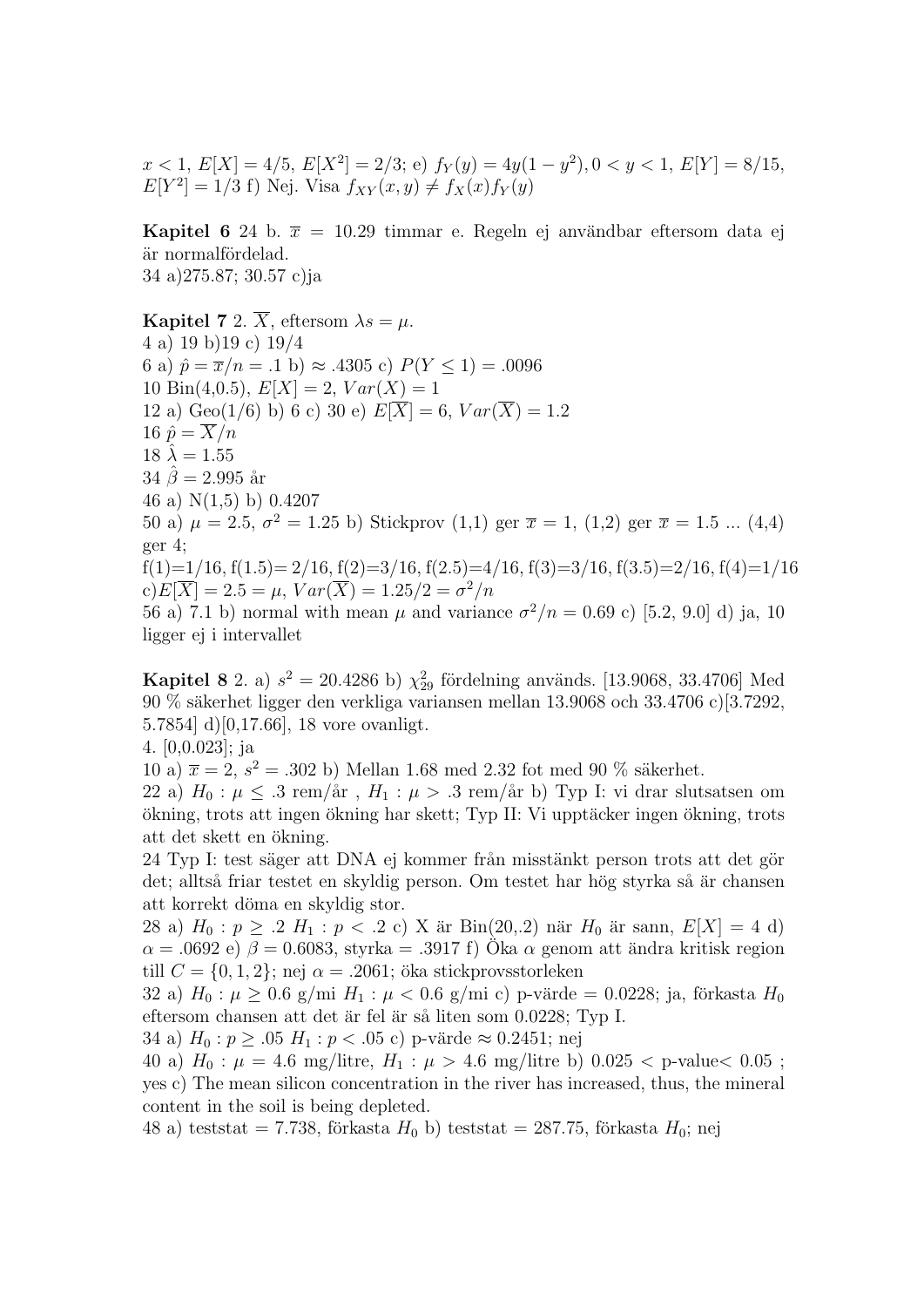**Kapitel 9** 2 a. .389 b. .389 +/- .069 c. 1015 6.1692 16 a)  $H_0: p = 0.8$   $H_1: p > 0.8$  b) approx 2.33 c) tests tat = 2.65, förkasta  $H_0$ 26 a)  $H_0: p_1 - p_2 = 0.02$   $H_1: p_1 - p_2 > 0.02$  b) 1.645 c)teststat= 0.83, förkasta inte  $H_0$ ; Nej d) Typ II

## **Kapitel 10** 2. 0.106

4 a) N(8, 4/5) b) N(5, 3/6) c) N(0,1) d) N(0,1) e) N(3, $\sqrt{89/100}$ ) f) N(0,1) 14 b)  $23.8$  c)  $[11-1.77, 11+1.77]$  d) ja, konfintervallet innehåller bara positiva tal e) Centrala gränsvärdessatsen

Kapitel 11 2 a) Hyfsad b) Dålig c) Bra

16 a)  $b_1 = 1.1608$ ,  $b_0 = -1.4418$ 42 a)  $b_1 = 0.0004$ ,  $b_0 = 4.85$  b)  $\hat{y}_1 = 4.887$ ,  $\hat{y}_2 = 4.885...$  c)  $e_1 = 0.113$ ,  $e_2 =$  $-0.185...$  e)  $\beta_0 + \beta_1 x + \beta_2 x^2$ 46 a) Ingen b) Samma varians c) Linjäritet d) Samma varians samt att x-värden saknas på mitten

54 Nej

## Eriksson och Gavel

6.18 a.  $1/(1-5x)$  b. $-2/(1+2x)$  c.  $(1+x)^{1/5}$  d.  $1/(1-x)^{18}$ 6.19 a.  $(a_0 + b_0) + (a_1 + b_1)x + (a_2 + b_2)x^2 + ...$ b.  $a_0b_0 + (a_0b_1 + a_1b_0)x + (a_0b_2 + a_1b_1 + a_2b_0)x^2 + ... = \sum_{n=0}^{\infty} \sum_{k=0}^{n} a_kb_{n-k}x^n$ c.  $a_0 + a_1 x^2 + a_2 x^4 + a_3 x^6 + \cdots$ 6.20.  $(1+x+x^2+x^3+\cdots)(1+x^5+x^{10}+x^{15}+\cdots)(1+x^{10}+x^{20}+x^{30}+\cdots)(1+x^{20}+x^{40}+x^{60}+\cdots)=\frac{1}{1-x}\frac{1}{1-x^5}\frac{1}{1-x^{10}}\frac{1}{1-x^{20}}$ <br>6.29 a.1/(1 - x) b.  $e^x$  - 1

c. Talföljden blir  $a_k = 52!/(52-k)!$  för  $k \le 52$  och 0 i övrigt, och den exponentiella gen funktionen  $\sum_{k=0}^{52} \frac{52!}{(52-k)!} \frac{x^k}{k!} = (1+x)^{52}$ 

6.30 a.Olösligt om  $k$  är jämnt, annars ungefär hälften av de totalt  $2^k$  strängarna. b.  $(1+x^2/2!+x^4/4!+\cdots)(x/1+x^3/3!+x^5/5!) = 2^0x^1/1!+2^2x^3/3!+2^4x^5/5!+\cdots$ 

## Grimstead and Snell

8.1.4. STL säger att medelvinsten per omgång är ca -0.0141 med mycket stor slh (godtyckligt nära 1) för stora  $n \Rightarrow$  Totalvinsten är ca  $-0.0141 \cdot n$  med mycket stor slh för stora  $n$ . Alltså förlorar man om  $n$  stort med mycket stor slh. Om förlusten  $-0.0141 \cdot n$  är liten el ej beror väl på vad man menar - i förhållande t insatsen är den vällten, men stor blir den ju trots allt till slut.

8.1.8 Nej, man kan inte visa det mha STL eftersom det är för fix  $\epsilon$  slh går mot 1. Här skulle man behöva  $\epsilon/n$ .

8.2.2.a) Väntevärde=10, varians =100/3 b) exakta slh är  $4/5$ , 172,  $1/10$ , 0. Jfr med 8.2.1. Slutsats: Chebyshev ger mycket dåliga gränser.

8.2.10 a)  $P(65 < X < 75) = P(|X - 70| < 5) = 1 - P(|X - 70| \ge 5) \ge 1 - 25/25 =$